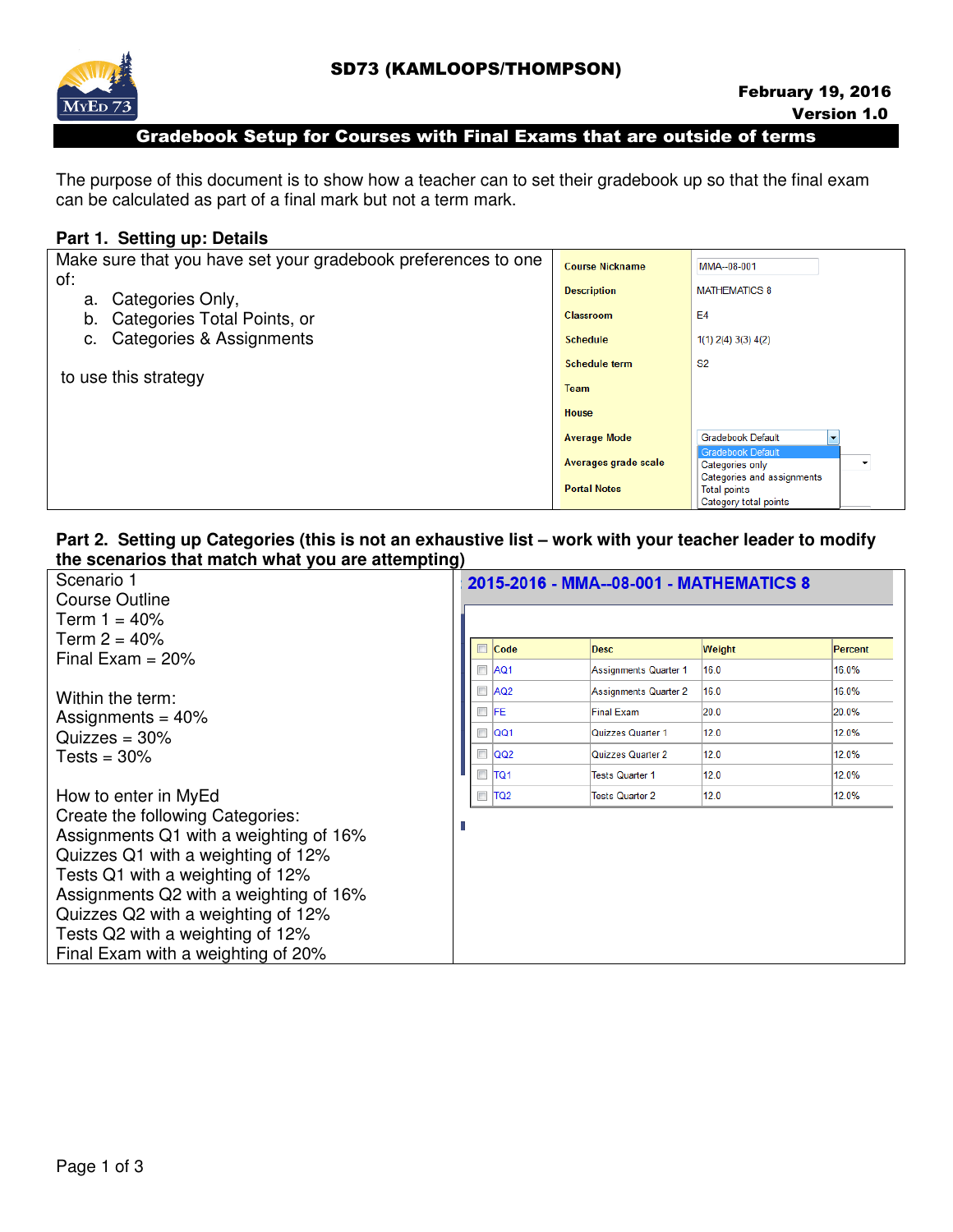

## Gradebook Setup for Courses with Final Exams that are outside of terms

| Scenario #2                                                           |                          |              | 2015-2016 - MMA--08-001 - MATHEMATICS 8 |        |                 |
|-----------------------------------------------------------------------|--------------------------|--------------|-----------------------------------------|--------|-----------------|
| <b>Course Outline</b>                                                 |                          |              |                                         |        |                 |
| Fractions = $20%$                                                     |                          |              |                                         |        |                 |
| Integers $= 20%$                                                      |                          | Code         | <b>Desc</b>                             | Weight | Perc            |
| Ratio / Rate & Proportion = 20%                                       |                          | $\Box$ Alg   | Algebra                                 | 24.0   | 24.09           |
| Surface Area & Volume = 10%                                           |                          | IFE          | <b>Final Exam</b>                       | 20.0   |                 |
| Algebra = $30\%$                                                      |                          |              |                                         |        | 20.0%           |
| (Units add to 100%)                                                   | $\Box$                   | lFR.         | <b>Fractions</b>                        | 16.0   | 16.09           |
| Then a final exam                                                     |                          | lnt          | Integers                                | 16.0   | 16.09           |
| Final exam $= 20\%$                                                   | $\Box$                   | <b>RRP</b>   | Ratio, Rate & Proportion                | 16.0   | 16.09           |
|                                                                       | $\overline{\phantom{a}}$ | <b>SAV</b>   | Surface Area and Volume                 | 8.0    | 8.0%            |
| How to enter in MyEducation BC                                        |                          |              |                                         |        |                 |
| Create the following categories:<br>Fractions with a weighting of 16% |                          |              |                                         |        |                 |
| Integers with a weighting of 16%                                      |                          |              |                                         |        |                 |
| Ratio Rate and Proportion with a weight of 16%                        |                          |              |                                         |        |                 |
| Surface area and volume with a weight of 8%                           |                          |              |                                         |        |                 |
| Algebra with a weight of 24%                                          |                          |              |                                         |        |                 |
| Final Exam with a weight of 20%                                       |                          |              |                                         |        |                 |
| Scenario 3                                                            |                          |              |                                         |        |                 |
|                                                                       |                          |              | 2015-2016 - MMA--08-001 - MATHEMATICS 8 |        |                 |
| Course Outline:                                                       |                          |              |                                         |        |                 |
| Term Marks are based upon:                                            |                          |              |                                         |        |                 |
| Tests = $30\%$                                                        | $\Box$                   | Code         | <b>Desc</b>                             | Weight | P               |
| Projects = $30\%$                                                     | $\Box$                   | Asgn         | Assignments                             | 32.0   | 32              |
| Assignments = $40\%$                                                  | $\Box$                   | <b>IFE</b>   | <b>Final Exam</b>                       | 20.0   | 20              |
|                                                                       | $\Box$                   | Projects     | Projects                                | 24.0   | $\overline{24}$ |
| Final Exam = $20\%$ of Final Mark                                     | $\Box$                   | <b>Tests</b> | <b>Tests</b>                            | 24.0   | 24              |
| How to enter in MyEducation BC                                        |                          |              |                                         |        |                 |
| Create the following categories:                                      |                          |              |                                         |        |                 |
| Tests with weighting of 24%                                           |                          |              |                                         |        |                 |
| Projects with a weighting of 24%                                      |                          |              |                                         |        |                 |
| Assignments with a weighting of 32%                                   |                          |              |                                         |        |                 |
| Final Exam with a weight of 20                                        |                          |              |                                         |        |                 |

# Part  $4 \rightarrow$  Entering Scores

Enter scores as you would normally; make sure to select the correct category using the magnifying glass.

Part  $5 \rightarrow$  End of Term

- 1. End of Term 1 (Q1) follow the directions SD73 Pushing Marks from Gradebook to Report Card.pdf
- 2. End of term 2 (Q2) this is where you need to be more careful, this will be a 2 part process.
	- i. Enter all of the Q2 assignments (or at least confirm the entry) ii. Start the process to have the gradebook software push the Q2
	- Start the process to have the gradebook software push the Q2 marks to the report card